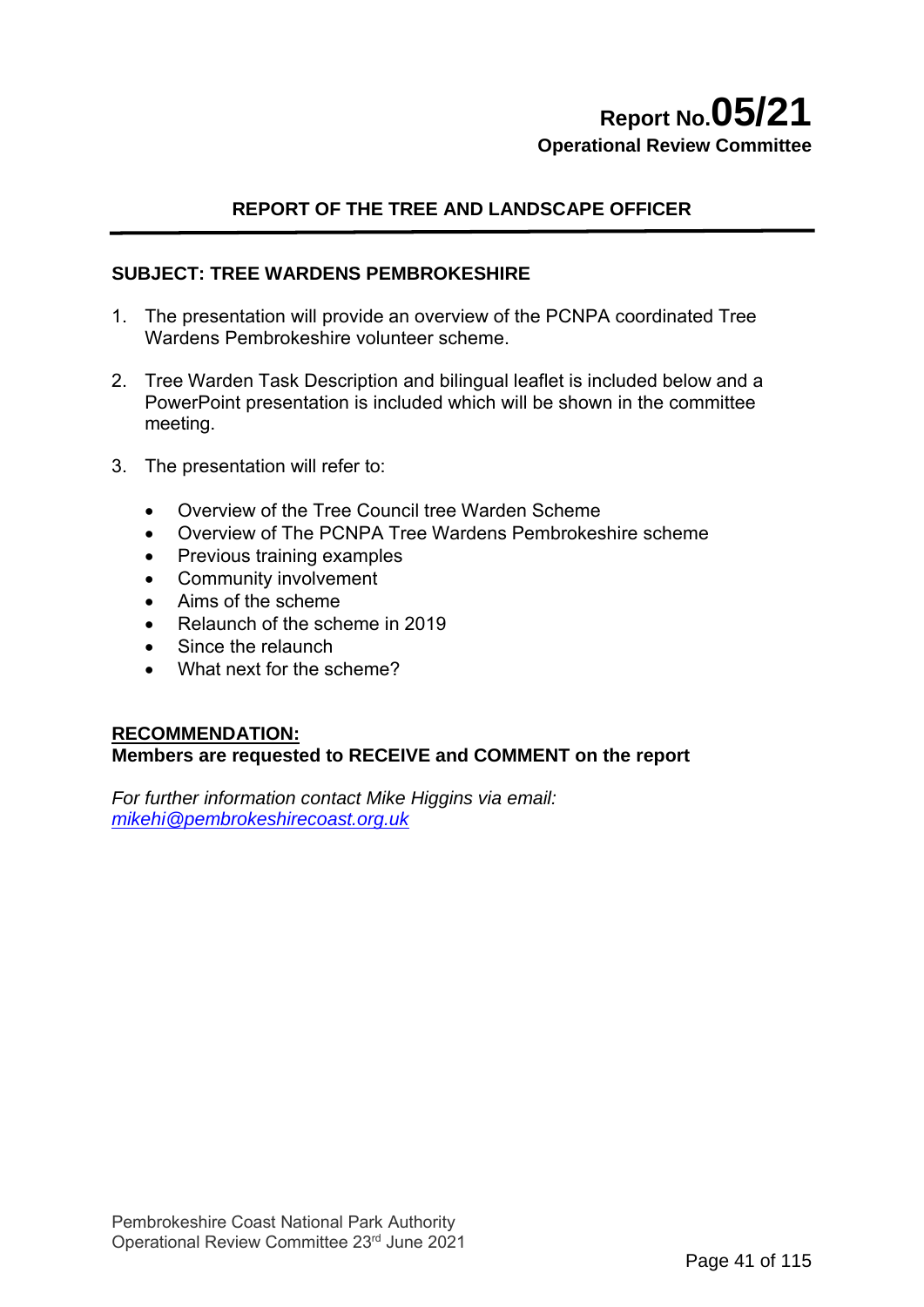

**Pembrokeshire Coast National Park Authority**

# *Tree Wardens Pembrokeshire*

# **Volunteer Task Description**

# **Purpose:**

**Tree Wardens Pembrokeshire** Volunteers will assist and support the Tree and Landscape Officer to promote tree care within the National Park area.

# **Duties/activities:**

- Record and monitor Ancient, Veteran and Notable trees within the Pembrokeshire Coast National Park
- Assisting in implementing Community Orchards
- Inform people of the tree warden scheme
- Liaise with Community, Town and City Councils about opportunities for community tree planting and the Tree Warden Scheme
- Assist the Tree and Landscape Officer with Tree Preservation Orders; from finding trees worthy of protection, to visiting historic TPOs
- Have consideration of tree pests and diseases and biosecurity
- Liaise with Tree and Landscape Officer on Pembrokeshire Hedgebank matters
- Take part in training events relating to trees and other landscape features
- Take part in tree planting events

## **Time scale:**

- 12-24 hours a year (1-2 hours a month) exploring your local area and carrying out the duties/activities listed above.
- Scheduled training and community events will take place on an ongoing basis relating to the above listed duties and activities.

#### **Site:**

• Trees are located all over the National Park; so volunteers can choose to focus on a particular area, a particular Tree Preservation Order and/or a particular Community/Town/City Council.

## **Supervision:**

- Volunteers will be supported by the National Park Community Tree and Landscape Officer, who will provide training, support and also monitor the work carried out by volunteers.
- Volunteers will also be able to contact the Tree and Landscape Officer if they require assistance, guidance or advice.

## **Qualities:**

- As a volunteer, you are not simply an extra pair of hands; you are an ambassador helping safeguard some of the trees and landscape features that make Pembrokeshire Coast National Park special.
- As a volunteer, you should be able to give up some time, have a willingness to learn and be happy to work outside.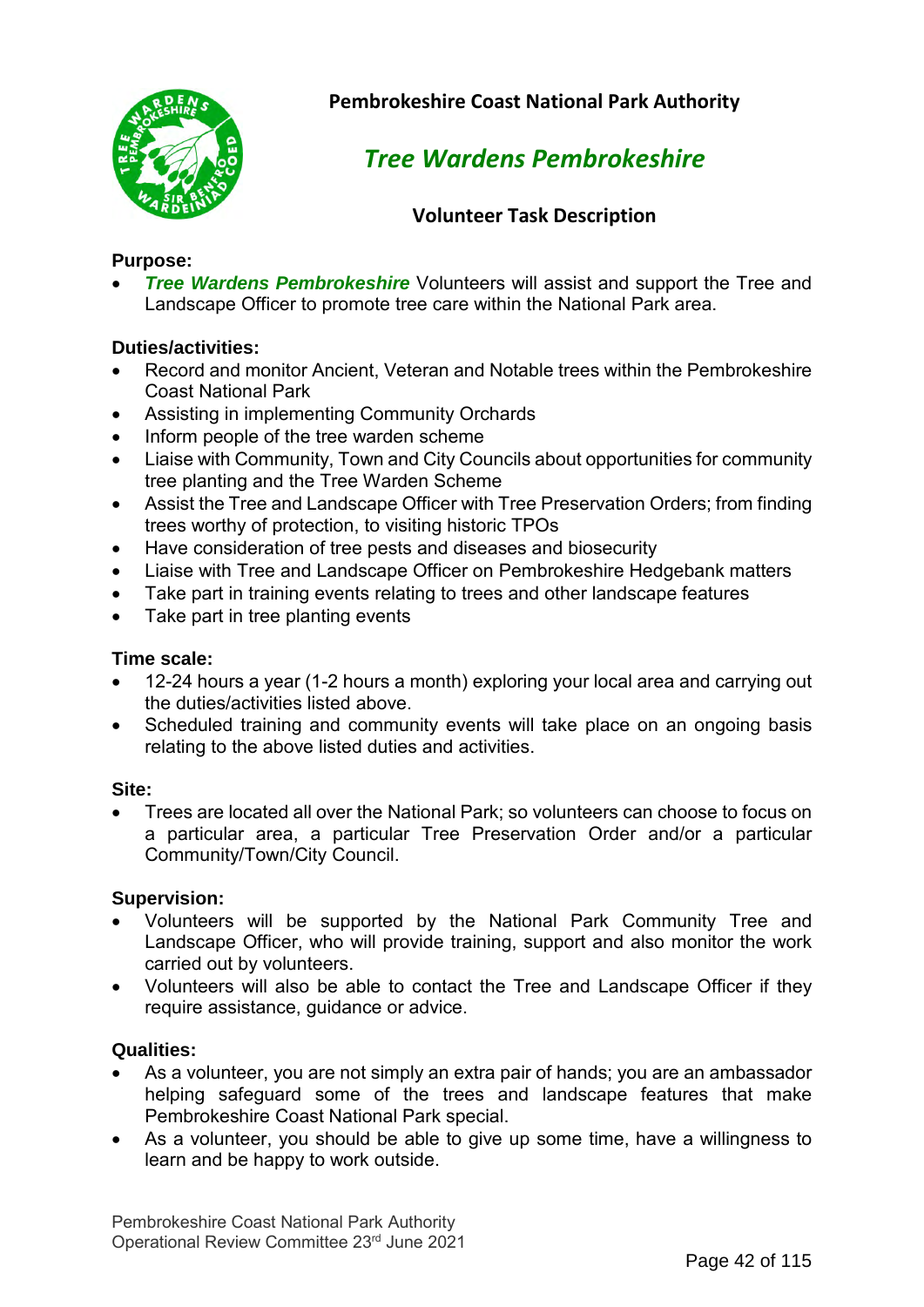• No experience is necessary as training and support will be provided.

## **Benefits:**

- Discover more about tree planting, tree management, tree recording and tree protection in the Pembrokeshire Coast National Park
- Volunteer in the great outdoors.
- Learn new skills and have training, leading to opportunities to use equipment and material commonly used in tree management.
- Be part of a larger team of National Park volunteers
- Meet new people.
- Receive National Park branded kit.
- Receive reimbursement for incurred expenses.
- Receive a reference, certificates of attendance etc. where required.

#### **Review:**

• As a volunteer with *Tree Wardens Pembrokeshire* you will also be able to discuss the scheme with the Tree and Landscape Officer and other volunteers; and review the scheme, to ensure that it is providing a positive assistance to the national park and local communities relating to trees.

### **Tree Wardens Pembrokeshire – Bilingual leaflet**

[https://www.pembrokeshirecoast.wales/wp-content/uploads/2019/04/Tree-wardens](https://www.pembrokeshirecoast.wales/wp-content/uploads/2019/04/Tree-wardens-leaflet.pdf)[leaflet.pdf](https://www.pembrokeshirecoast.wales/wp-content/uploads/2019/04/Tree-wardens-leaflet.pdf)